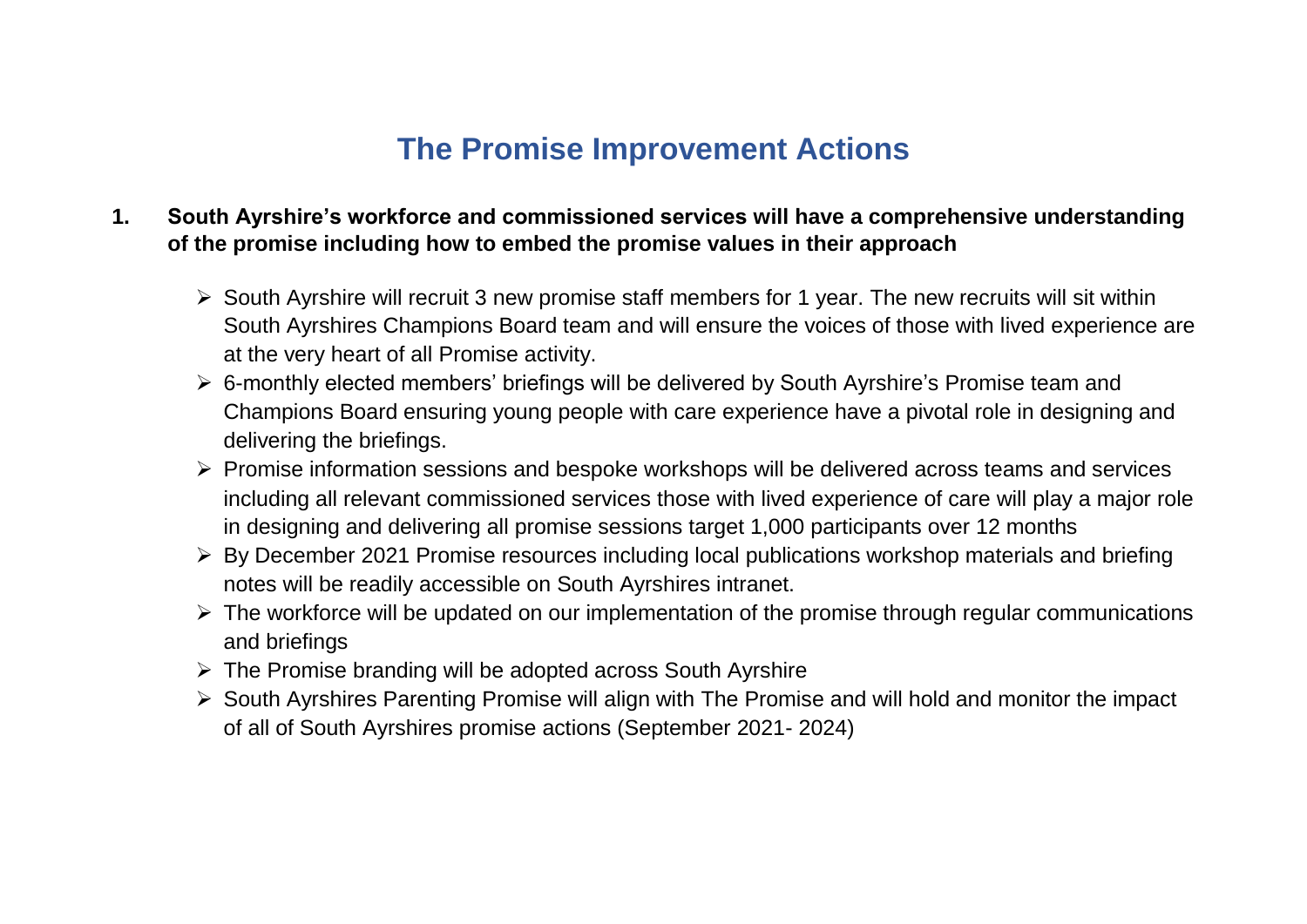## **2. Services and provision will be designed on the basis of need and with clear data, rather than on an acceptance of how the system has always operated.**

- $\triangleright$  South Ayrshire will improve the quality and completeness of its data and consider the potential of data linkage to improve accountability for outcomes rather than inputs alone. We will do this by working with The Promise Data for Children Collaborative towards developing data that is:
	- o Focused on whole life stories
	- o Has a wide understanding of all impacts and their fit
	- o Flexible, adaptive and interlinked
	- $\circ$  That has a use beyond reporting
	- o Looks for impact
	- o Focused on avoiding costs occurring
	- o Aims to improve
- **3. Decisions made across South Ayrshire are underpinned by Children's rights and there will be well communicated and understood guidance in place that upholds children's rights and reflects equal protection legislation.**
	- Introduce Children's Rights training as essential for all SAC Staff to include training on completing Children's rights impact assessments as part of Equality Impact Assessment process
	- $\triangleright$  South Ayrshire will recognise that children's rights are most often realised through relationships with loving, attentive caregivers
- **4. Trauma informed and nurture approaches are standard and widespread practice across South Ayrshire**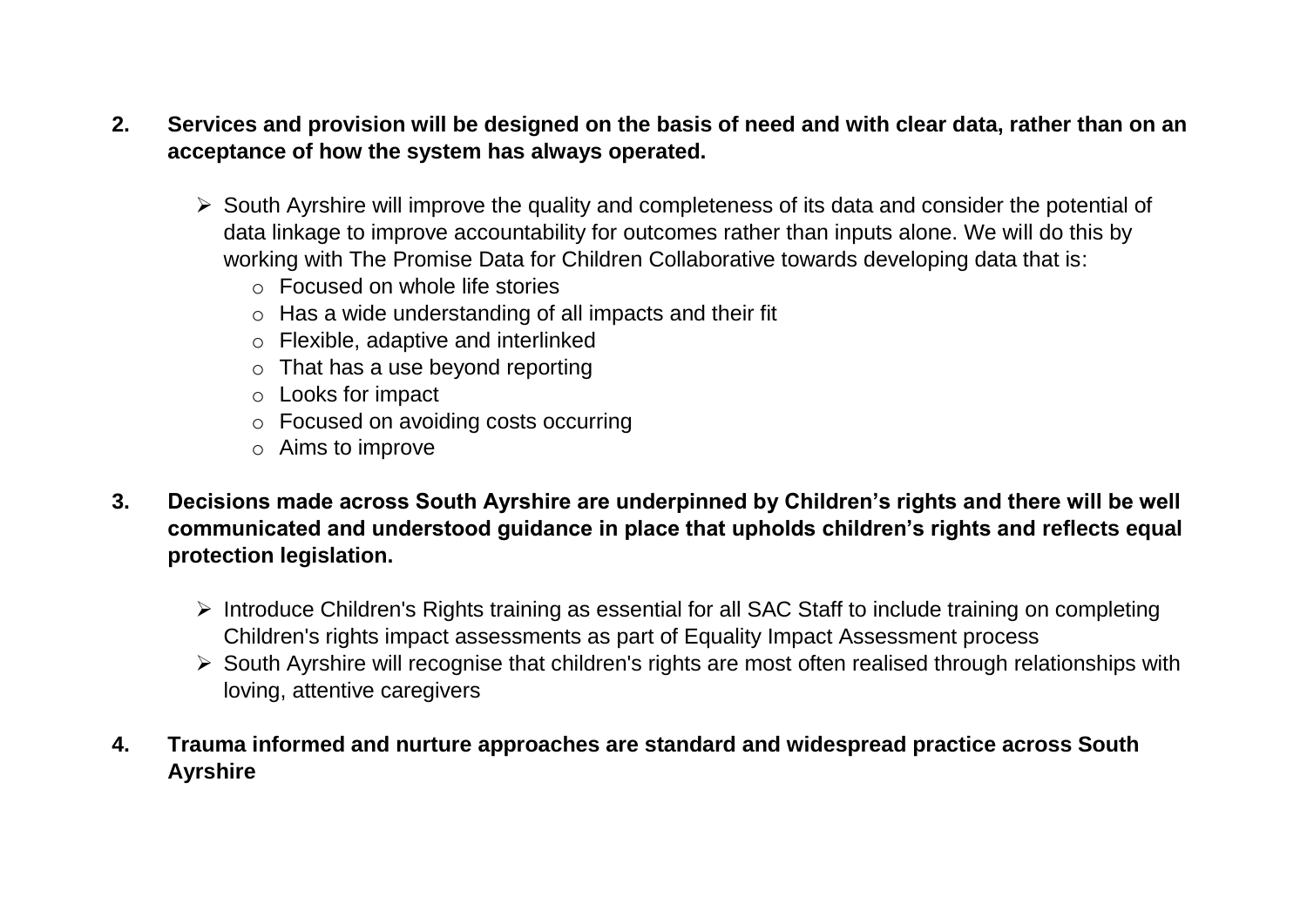- $\triangleright$  Expand existing nurture and trauma informed training as part of a rights-based package and include training around care-based language
- **5. South Ayrshire recognises that 'language creates realities' those with care experience must hold and own the narrative of their own lives** 
	- $\triangleright$  Information will be written in care-based language to ensure it is easily understood positive and nonstigmatising to children and families.
	- $\triangleright$  When there are times when statutory language needs to be used, this will be done sparingly and will be explained clearly to children and their families.
	- $\triangleright$  South Ayrshire will stop using the word 'respite' and rethink the nature of short breaks.
	- $\triangleright$  Simple, caring language will be used in the writing of care files.
- **6. 10 principles of intensive family support are embedded into the practice (planning, commissioning and delivery) across all of South Ayrshire's directorates and commissioned services**
	- $\triangleright$  The 10 principles of intensive family support will be reflected in the planning, commissioning and evaluation of all support provided for children and their families
	- South Ayrshire will incorporate 'quality of relationships' into local commissioning and monitoring frameworks as standard
	- $\triangleright$  We will build on whole family support models introduced by South Ayrshire Alcohol and Drugs Partnership to include intensive family support principles and integrate the work of the Alcohol and Drugs partnership with our Promise activity.
- **7. There must be significant, ongoing and persistent commitment to ending poverty and mitigating its impacts for South Ayrshires children, families and communities.**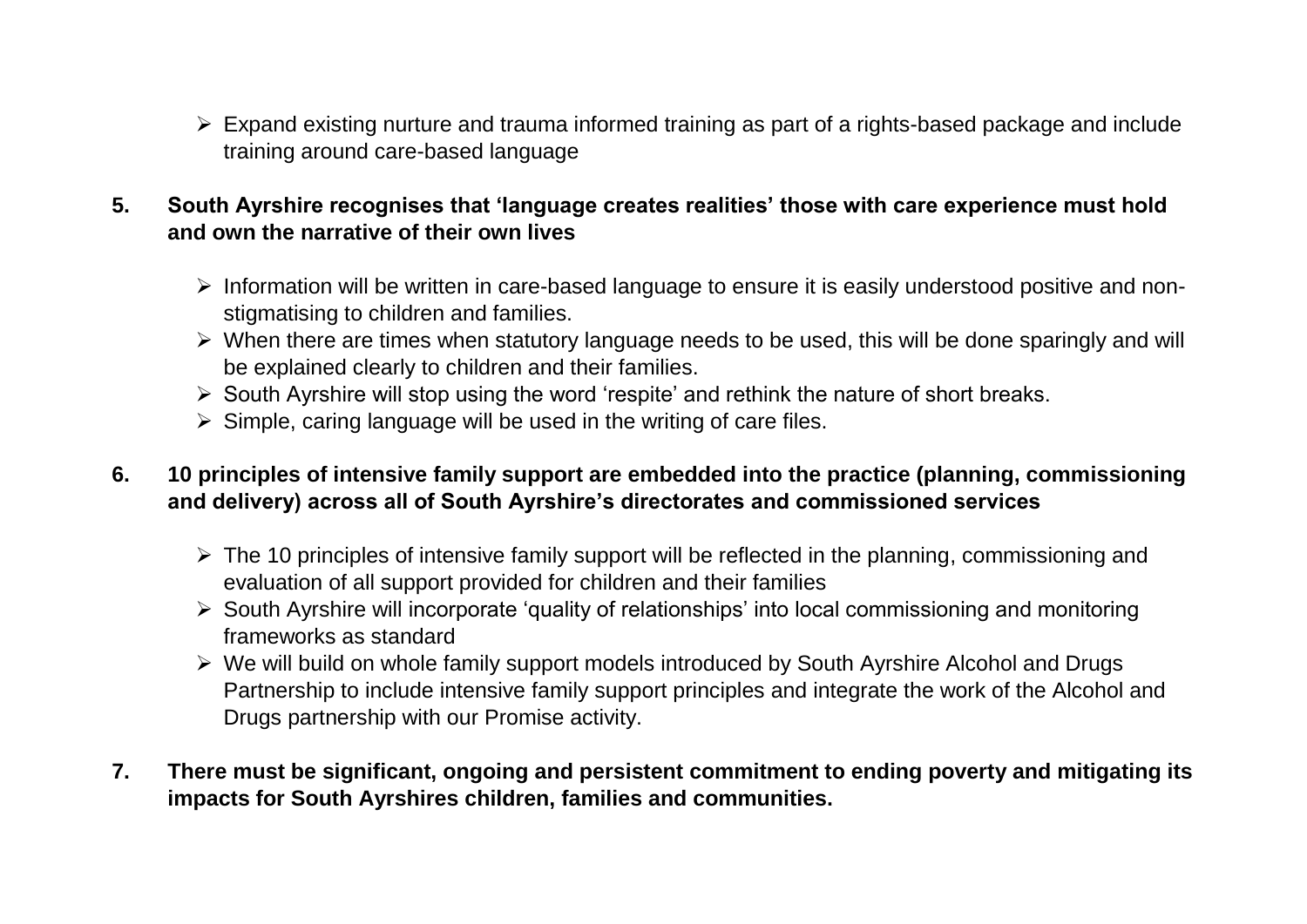- $\triangleright$  We will recognise 'Care' as a protected characteristic (and map out the implications of this across services)
- $\triangleright$  We will aim to secure free travel for care leavers and those with care experience (in line with young carers)
- $\triangleright$  Explore free community based Wi-Fi for Ayr North and Glendoune
- We will strengthen the relationship between South Ayrshires child poverty activity and our Children's Health Care and Justice Services
- **8. South Ayrshire must support the workforce to contribute to a broader understanding of risk. South Ayrshire must understand, through its people and structures, the risk of children not having loving supportive relationships and regular childhood and teenage experiences.**
	- $\triangleright$  The Signs of Safety philosophy and approach is adopted across Children's Health Care and Justice Services and informs a Family Centred Council and Health and Social Care Partnership approach
	- We will align broadening our understanding of risk to our Child Protection activity
	- $\triangleright$  There will be no blanket policies or guidance within South Ayrshire that prevents the maintenance of relationships between young people and those who care for them
	- $\triangleright$  Settings of care will be able to facilitate the protection of relationships that are important to children and young people
- **9. A framework of support will be in place to ensure people involved in the care of care experienced children and young people feel valued, encouraged and have supportive relationships for reflection with high quality supervision and environmental conditions.**